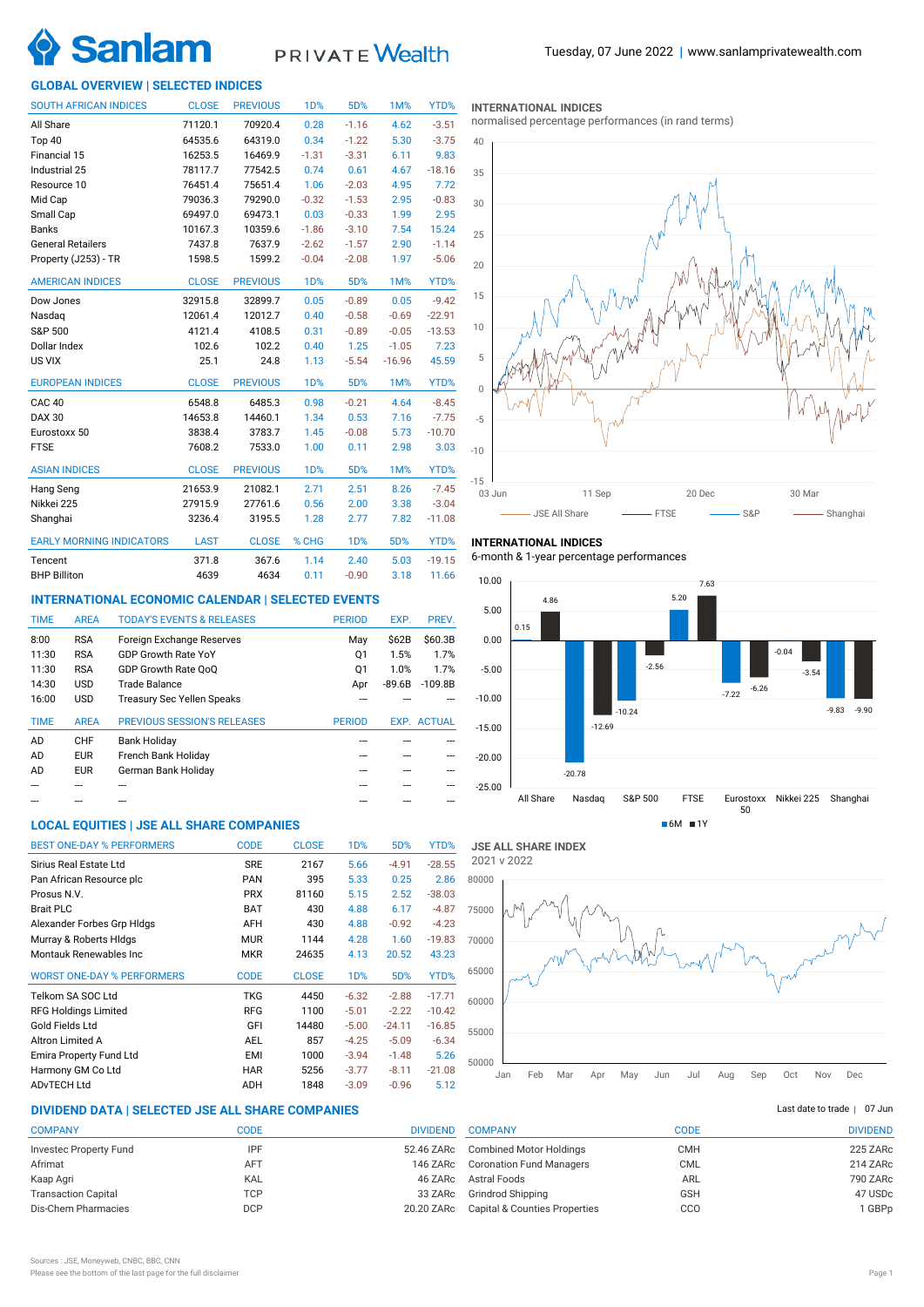| <b>COMPANY</b>               | <b>CLOSE</b> | <b>PREVIOUS</b> | 1D%     | 5D%      | 1M%      | YTD%     |
|------------------------------|--------------|-----------------|---------|----------|----------|----------|
| Absa Group                   | 17415        | 17913           | $-2.78$ | $-3.30$  | 10.01    | 14.16    |
| Anglo                        | 76927        | 74721           | 2.95    | 1.76     | 11.78    | 18.04    |
| Angloplat                    | 161182       | 161754          | $-0.35$ | $-4.01$  | 0.14     | $-11.28$ |
| Anglo Gold Ashanti           | 26969        | 27464           | $-1.80$ | $-4.00$  | $-13.08$ | $-17.95$ |
| Anheuser-Busch Inbev         | 86839        | 86396           | 0.51    | $-1.40$  | $-0.97$  | $-9.79$  |
| <b>Bhp Group Plc</b>         | 51520        | 51464           | 0.11    | 3.54     | $-1.34$  | 8.60     |
| <b>Bid Corp</b>              | 33132        | 32729           | 1.23    | $-1.76$  | 8.90     | 1.50     |
| British American Tobacco Plo | 68458        | 68515           | $-0.08$ | 1.28     | 5.43     | 16.84    |
| Compagnie Financiere         | 17869        | 17825           | 0.25    | 2.57     | 5.82     | $-25.97$ |
| Capitec                      | 214065       | 213554          | 0.24    | $-3.63$  | 4.27     | 4.94     |
| Discovery                    | 13990        | 13975           | 0.11    | $-3.44$  | $-2.22$  | $-2.56$  |
| Firstrand                    | 7040         | 7230            | $-2.63$ | $-1.32$  | 6.62     | 15.79    |
| Goldfields                   | 14480        | 15242           | $-5.00$ | $-24.11$ | $-27.43$ | $-16.85$ |
| Glencore Plc                 | 10452        | 10263           | 1.84    | 1.27     | 9.20     | 28.80    |
| Implats                      | 20107        | 20400           | $-1.44$ | $-6.66$  | 7.57     | $-10.64$ |
| Kumba Iron Ore               | 59571        | 59647           | $-0.13$ | 4.78     | 20.57    | 29.48    |
| Mondi Plc                    | 30072        | 29400           | 2.29    | $-2.21$  | $-3.82$  | $-23.90$ |
| Mtn Group                    | 15838        | 16100           | $-1.63$ | $-4.80$  | $-5.25$  | $-7.22$  |
| Naspers-N                    | 172428       | 165982          | 3.88    | 3.36     | 18.12    | $-30.25$ |
| Prosus Nv                    | 81160        | 77185           | 5.15    | 2.52     | 13.61    | $-38.03$ |
| Stanbank                     | 16625        | 17043           | $-2.45$ | $-6.00$  | 5.79     | 18.74    |
| Shoprite                     | 21189        | 21335           | $-0.68$ | $-0.60$  | $-2.02$  | 1.44     |
| Sanlam                       | 6381         | 6424            | $-0.67$ | $-5.91$  | 4.18     | 7.50     |
| Sasol                        | 43042        | 41705           | 3.21    | 3.09     | 12.97    | 66.19    |
| Sibanye Stillwater           | 4839         | 4884            | $-0.92$ | $-6.60$  | 1.34     | $-1.45$  |
| Vodacom Group                | 14340        | 14545           | $-1.41$ | $-2.04$  | $-2.80$  | 6.52     |

## **LOCAL INDICES**

1-year & 3-year percentage performances



 $1Y = 3Y$ 

## **EXPECTED COMPANY REPORTING SCHEDULE**

| <b>COMPANY</b>         | CODE       | <b>RELEASE</b> | <b>DATE</b> |
|------------------------|------------|----------------|-------------|
| Sygnia                 | <b>SYG</b> | Interim        | $07$ Jun    |
| Stor-Age Property REIT | SSS        | Final          | $09$ Jun    |
| Vukile Property Fund   | <b>VKE</b> | Final          | $09$ Jun    |
| Mr Price Group         | <b>MRP</b> | Final          | $09$ Jun    |
| The Foschini Group     | <b>TFG</b> | Final          | $10$ Jun    |

## **BANK AND OTHER SELECTED PREFERENCE SHARES**

| <b>COMPANY</b>          | <b>CODE</b> | <b>CLOSE</b> | <b>CLEAN YIELD</b> | APPROX. NXT. LDT |
|-------------------------|-------------|--------------|--------------------|------------------|
| <b>Investec Limited</b> | <b>INPR</b> | 9700         | 6.90               | 08 Jun '22       |
| <b>Standard Bank</b>    | <b>SBPP</b> | 8949         | 7.11               | 07 Sep '22       |
| <b>Firstrand Bank</b>   | <b>FSRP</b> | 9450         | 6.76               | 24 Aug '22       |
| Absa                    | ABSP        | 83500        | 6.88               | 14 Sep '22       |
| Capitec                 | CPIP        | 10510        | 6.33               | 14 Sep '22       |
| Steinhoff               | <b>SHFF</b> | 7900         | 8.87               | 19 Oct '22       |
| Grindrod                | GNDP        | 8700         | 8.76               | 20 Sep '22       |
| Netcare                 | <b>NTCP</b> | 8100         | 8.33               | 02 Nov '22       |
| Discovery               | <b>DSBP</b> | 9500         | 8.76               | 20 Sep '22       |
| Invicta                 | <b>IVTP</b> | 8700         | 10.66              | 22 Jun '22       |
|                         |             |              |                    |                  |

### SELECTED HEADLINES

On the Johannesburg Stock Exchange (JSE), stocks closed firmer, led by technology companies linked to Chinese tech giant Tencent Holdings. Tech investors and market heavyweights Naspers and Prosus jumped 3.88% and 5.15% respectively. Naspers has a majority stake in Prosus, which in turn holds 28.9% in Tencent. Resources stocks also performed well and closed 1.06% higher, after crude hit \$120 a barrel earlier, with Sasol being one of the best performers, climbing 3.21%. Overall on the JSE, the All-Share index rose 0.28% to 71,120 points while the Top-40 index closed 0.34% higher at 64,536 points.



## **SENS ANNOUNCEMENTS**

SELECTED HEADLINES

## **MULTICHOICE GROUP LIMITED – Trading statement**

The financial performance for FY22 benefited from sustained subscriber growth, the recovery in advertising revenue and a continued focus on cost control across the business. This was negated by the increase in content costs (primarily due to the R1.1bn deferral in costs from the year ended 31 March 2021 ("the prior year")) as the sporting calendar normalised and local production activity accelerated after prior year COVID-19 interruptions. The board considers trading profit and core headline earnings per share as the two most appropriate indicators of the operating performance of the group, as they adjust for non-recurring and non-operational items. Trading profit is expected to be between 0% and 3% (R0.3bn) higher than the R10.3bn reported for the year ended 31 March 2021 ("FY21"). On an organic basis (i.e. reflecting results on a constant currency basis, excluding M&A) trading profit is expected to be between 0% and 3% (R0.3bn) higher than the FY21 reported R10.3bn. The group expects core headline earnings per share for FY22 to be between 5% (38 ZAR cents) and 8% (61 ZAR cents) higher than the FY21 reported 767 ZAR cents. Compared to FY21, the group expects earnings per share for the current year to be between 35% (177 ZAR cents) and 40% (202 ZAR cents) lower than the FY21 reported earnings per share of 506 ZAR cents. Headline earnings per share for the current year is expected to be between 20% (99 ZAR cents) and 25% (124 ZAR cents) lower than the FY21 reported headline earnings per share of 496 ZAR cents. The above movements are primarily due to lower unrealised foreign exchange gains on the translation of transponder lease liabilities stemming from a less significant appreciation in the ZAR against the USD YoY and an increase in foreign exchange losses associated with the repatriation of cash from Nigeria at the parallel rate.

### Move | -1.68% Open | 13250c Close | 13087c High | 13368c Low | 12752c

### **ALEXANDER FORBES GROUP HOLDINGS LIMITED – Extract from the audited results**

Operating income up 7% year on year at R3 221 million underpinned by new business wins, higher average assets and market performance. Operating expenses remain well managed at R2 540 million an increase of 5% year on year. Profit from operations (before non-trading and capital items) increased 9% year on year to R720 million. Headline earnings per share from continuing operations up 19% year on year to 37.2 cents per share. Cash generated from continuing operations remains strong at R809 million (2021: R951 million). Our capital position remains sound with a regulatory surplus of R1 308 million. The group cover ratio of 1.8 times is comfortably above the target solvency cover ratio of 1.2 times. Final dividend declared of 20 cents per share (2021: 9 cents per share), taking the annual dividend to 32 cents per share, up 45% year on year. 8% increase in assets under administration (AuA) and assets under management (AuM) to R435 billion.

### Move | 4.88% Open | 415c Close | 430c High | 438c Low | 415c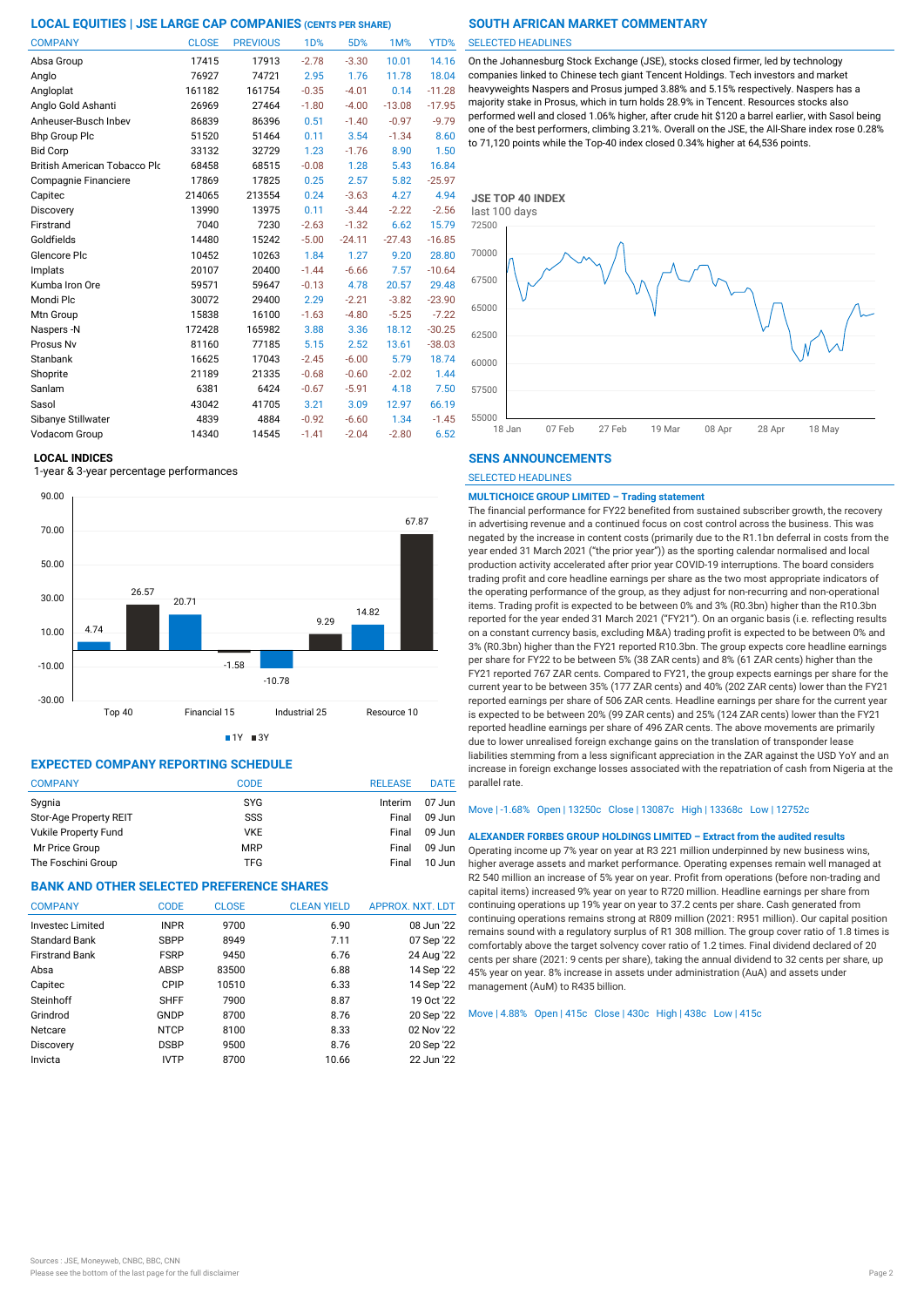**LOCAL EQUITIES | JSE MID CAP COMPANIES (CENTS PER SHARE) LOCAL EQUITIES | JSE SMALL CAP COMPANIES (CENTS PER SHARE)**

| <b>COMPANY</b>            | <b>CODE</b> | <b>CLOSE</b> | <b>PREVIOUS</b> | 1 <sub>D</sub> % | 1M%      | YTD%     | <b>COMPANY</b>               | <b>CODE</b>      | <b>CLOSE</b> | <b>PREVIOUS</b> | 1D%     | 1M%      | YTD%     |
|---------------------------|-------------|--------------|-----------------|------------------|----------|----------|------------------------------|------------------|--------------|-----------------|---------|----------|----------|
| Aspen                     | APN         | 15270        | 15463           | $-1.25$          | $-2.52$  | $-31.96$ | Advtech                      | ADH              | 1848         | 1907            | $-3.09$ | 4.41     | 5.12     |
| African Rainbow           | ARI         | 25934        | 25927           | 0.03             | 6.02     | 12.16    | Altron                       | AEL              | 857          | 895             | $-4.25$ | 2.02     | $-6.34$  |
| Avi                       | AVI         | 6665         | 6620            | 0.68             | 3.80     | $-9.81$  | Aeci                         | <b>AFE</b>       | 10084        | 10163           | $-0.78$ | 1.96     | $-9.96$  |
| Barworld                  | <b>BAW</b>  | 9161         | 9152            | 0.10             | $-15.68$ | $-39.08$ | <b>Alexander Forbes</b>      | AFH              | 430          | 410             | 4.88    | $-4.44$  | $-4.23$  |
| <b>Bidvest Group</b>      | <b>BVT</b>  | 21616        | 21679           | $-0.29$          | 5.32     | 14.10    | Afrimat                      | AFT              | 6356         | 6305            | 0.81    | 2.52     | 10.67    |
| Capco                     | CCO         | 3101         | 3029            | 2.38             | $-1.40$  | $-14.41$ | Arrowhead Prop               | AHB              | 330          | 331             | $-0.30$ | 1.54     | $-22.35$ |
| Clicks Group              | CLS         | 30278        | 30124           | 0.51             | 10.44    | $-4.04$  | African Rainbow Cap.         | AIL              | 648          | 651             | $-0.46$ | $-0.46$  | $-4.71$  |
| Coronation                | <b>CML</b>  | 3686         | 3758            | $-1.92$          | $-5.34$  | $-29.84$ | Adcock Ingram                | AIP              | 5550         | 5477            | 1.33    | 5.41     | 10.01    |
| Dis-Chem                  | <b>DCP</b>  | 3486         | 3448            | 1.10             | $-2.19$  | $-1.58$  | Astral                       | ARL              | 19189        | 19076           | 0.59    | 26.58    | 11.14    |
| Distell Group             | DGH         | 17348        | 17350           | $-0.01$          | 0.06     | 2.77     | Attacq                       | <b>ATT</b>       | 654          | 651             | 0.46    | $-0.91$  | $-18.15$ |
| Drdgold                   | <b>DRD</b>  | 1016         | 1047            | $-2.96$          | $-15.40$ | $-23.03$ | <b>Brait</b>                 | <b>BAT</b>       | 430          | 410             | 4.88    | 8.31     | $-4.87$  |
| Exxaro Resources          | <b>EXX</b>  | 21484        | 21812           | $-1.50$          | 7.76     | 40.54    | <b>Blue Label Telecoms</b>   | <b>BLU</b>       | 558          | 555             | 0.54    | 10.28    | 9.63     |
| Fortress Reit A           | FFA         | 1293         | 1298            | $-0.39$          | 8.02     | 3.44     | <b>Bytes Technology</b>      | <b>BYI</b>       | 9000         | 8750            | 2.86    | 17.11    | $-26.26$ |
| Fortress Reit B           | <b>FFB</b>  | 401          | 412             | $-2.67$          | 28.94    | 23.38    | City Lodge Hotels            | <b>CLH</b>       | 460          | 450             | 2.22    | 4.55     | $-14.97$ |
| Growthpoint               | GRT         | 1398         | 1411            | $-0.92$          | 5.27     | $-9.04$  | Curro                        | COH              | 978          | 983             | $-0.51$ | $-3.17$  | $-21.45$ |
| Harmony Gold              | <b>HAR</b>  | 5256         | 5462            | $-3.77$          | $-14.91$ | $-21.08$ | Cashbuild                    | <b>CSB</b>       | 28426        | 28800           | $-1.30$ | 4.49     | 8.92     |
| Investec                  | INL         | 9443         | 9513            | $-0.74$          | 8.98     | 7.86     | Datatec                      | <b>DTC</b>       | 3750         | 3807            | $-1.50$ | $-3.75$  | $-2.60$  |
| Investec                  | <b>INP</b>  | 9351         | 9363            | $-0.13$          | 10.64    | 7.87     | Emira                        | <b>EMI</b>       | 1000         | 1041            | $-3.94$ | 2.56     | 5.26     |
| Italtile                  | <b>ITE</b>  | 1550         | 1515            | 2.31             | $-5.20$  | $-7.74$  | Epp N.V                      | EPP              | 1236         | 1236            | 0.00    | 0.00     | 5.19     |
| Libhold                   | LBH         | 10422        | 10422           | 0.00             | 0.00     | 10.24    | <b>Equites Property Fund</b> | EQU              | 1922         | 1909            | 0.68    | $-5.13$  | $-16.40$ |
| Life Healthcare           | <b>LHC</b>  | 1813         | 1846            | $-1.79$          | $-9.58$  | $-24.55$ | Famous Brands                | <b>FBR</b>       | 6749         | 6700            | 0.73    | 8.33     | $-13.65$ |
| Multichoice Group         | <b>MCG</b>  | 13087        | 13311           | $-1.68$          | 2.68     | 7.24     | Grindrod                     | GND              | 850          | 856             | $-0.70$ | 28.79    | 71.72    |
| Mediclinic Int.           | MEI         | 7750         | 7677            | 0.95             | 8.39     | 13.87    | Hci                          | HCI              | 16712        | 17130           | $-2.44$ | 2.72     | 125.84   |
| <b>Montauk Renewables</b> | <b>MKR</b>  | 24635        | 23658           | 4.13             | 26.66    | 43.23    | Hudaco                       | HDC              | 15121        | 15000           | 0.81    | 5.85     | 14.68    |
| Mr Price Group            | <b>MRP</b>  | 20499        | 20474           | 0.12             | 3.51     | 2.75     | Hammerson Plc                | <b>HMN</b>       | 526          | 520             | 1.15    | $-3.84$  | $-26.84$ |
| Momentum                  | MTM         | 1496         | 1516            | $-1.32$          | $-5.91$  | $-21.06$ | Hyprop                       | <b>HYP</b>       | 3608         | 3636            | $-0.77$ | 3.68     | $-3.14$  |
| Ninety One Plc            | N91         | 4261         | 4370            | $-2.49$          | $-11.52$ | $-25.87$ | Investec Australia Prop.     | <b>IAP</b>       | 2085         | 2082            | 0.14    | $-4.09$  | 8.48     |
| Nedbank                   | <b>NED</b>  | 22558        | 22919           | $-1.58$          | 9.70     | 28.89    | Investec Prop Fund           | IPF              | 1214         | 1196            | 1.51    | $-1.86$  | $-2.10$  |
| Northam Platinum          | <b>NHM</b>  | 17803        | 18247           | $-2.43$          | 3.83     | $-15.02$ | Imperial                     | <b>IPL</b>       | 6595         | 6595            | 0.00    | 0.00     | 3.06     |
| Nepi Rockcastle Plc       | <b>NRP</b>  | 9229         | 9211            | 0.20             | 0.79     | $-12.93$ | Jse                          | <b>JSE</b>       | 10903        | 10762           | 1.31    | 2.65     | $-2.65$  |
| Netcare                   | <b>NTC</b>  | 1498         | 1532            | $-2.22$          | $-0.33$  | $-5.67$  | Kap Industrial               | KAP              | 483          | 469             | 2.99    | 4.55     | 10.53    |
| Ninety One                | NY1         | 4274         | 4281            | $-0.16$          | $-8.22$  | $-24.37$ | Karooooo                     | <b>KRO</b>       | 38901        | 38801           | 0.26    | $-25.19$ | $-27.29$ |
| Old Mutual                | <b>OMU</b>  | 1241         | 1250            | $-0.72$          | 6.16     | $-5.27$  | Psg Konsult                  | <b>KST</b>       | 1196         | 1185            | 0.93    | $-11.54$ | $-11.01$ |
| Pik N Pay                 | PIK         | 5329         | 5303            | 0.49             | $-4.43$  | 1.56     | <b>Liberty Two Degrees</b>   | L <sub>2</sub> D | 419          | 405             | 3.46    | 2.20     | $-11.79$ |
| Pepkor                    | PPH         | 2079         | 2104            | $-1.19$          | 6.51     | $-5.03$  | Long4Life                    | L <sub>4</sub> L | 621          | 621             | 0.00    | 2.14     | 6.34     |
| Psg                       | <b>PSG</b>  | 9051         | 8998            | 0.59             | $-3.61$  | 1.42     | Libstar                      | LBR              | 545          | 534             | 2.06    | $-0.91$  | $-18.05$ |
| Quilter Plc               | QLT         | 2294         | 2253            | 1.82             | $-6.75$  | $-27.59$ | Lighthouse Capital           | LTE              | 797          | 776             | 2.71    | $-5.12$  | $-11.44$ |
| Rbplapts                  | <b>RBP</b>  | 15425        | 15494           | $-0.45$          | 1.48     | $-1.32$  | Massmart                     | <b>MSM</b>       | 3723         | 3684            | 1.06    | $-8.07$  | $-38.65$ |
| Redefine                  | <b>RDF</b>  | 402          | 403             | $-0.25$          | $-3.60$  | $-8.64$  | Mas Real Estate Inc          | <b>MSP</b>       | 1995         | 2013            | $-0.89$ | $-4.13$  | $-5.14$  |
| Remgro                    | <b>REM</b>  | 14582        | 14625           | $-0.29$          | 6.98     | 11.19    | Metair                       | <b>MTA</b>       | 2610         | 2650            | $-1.51$ | $-0.95$  | $-5.09$  |
| Resilient Reit            | <b>RES</b>  | 5360         | 5375            | $-0.28$          | $-5.88$  | $-10.29$ | Motus                        | <b>MTH</b>       | 11163        | 11193           | $-0.27$ | 0.89     | 1.40     |
| Rand Merchant Inv         | RMI         | 2831         | 2804            | 0.96             | 6.99     | $-37.33$ | M&R Hold                     | <b>MUR</b>       | 1144         | 1097            | 4.28    | 5.93     | $-19.83$ |
| Reinet Investments Sca    | <b>RNI</b>  | 30693        | 30190           | 1.67             | 0.23     | 7.31     | Oceana                       | <b>OCE</b>       | 5611         | 5571            | 0.72    | 3.66     | 1.03     |
| Sappi                     | <b>SAP</b>  | 5582         | 5567            | 0.27             | $-2.67$  | 22.25    | Omnia                        | <b>OMN</b>       | 8299         | 8400            | $-1.20$ | 2.60     | 29.65    |
| Santam                    | <b>SNT</b>  | 27695        | 28117           | $-1.50$          | $-4.28$  | 2.96     | Pan African Resource         | PAN              | 395          | 375             | 5.33    | $-8.35$  | 2.86     |
| Spar                      | SPP         | 15000        | 14931           | 0.46             | $-2.93$  | $-10.24$ | Raubex                       | <b>RBX</b>       | 3972         | 3848            | 3.22    | $-3.38$  | $-0.20$  |
| Sirius Real Estate        | <b>SRE</b>  | 2167         | 2051            | 5.66             | $-1.77$  | $-28.55$ | Rhodes Food Pty              | RFG              | 1100         | 1158            | $-5.01$ | $-12.00$ | $-10.42$ |
| Tigebrands                | <b>TBS</b>  | 14560        | 14335           | 1.57             | $-1.06$  | $-19.56$ | Reunert                      | <b>RLO</b>       | 4250         | 4250            | 0.00    | 1.85     | $-19.81$ |
| The Foschini Group        | <b>TFG</b>  | 14425        | 14208           | 1.53             | 11.39    | 16.42    | Sa Corp Real Estate          | SAC              | 203          | 205             | $-0.98$ | $-5.14$  | $-13.62$ |
| Thungela Resources        | <b>TGA</b>  | 25010        | 25125           | $-0.46$          | 9.21     | 195.84   | Steinhoff International N.V. | <b>SNH</b>       | 267          | 269             | $-0.74$ | $-0.37$  | $-46.81$ |
| Telkom                    | <b>TKG</b>  | 4450         | 4750            | $-6.32$          | $-3.11$  | $-17.71$ | Super                        | <b>SPG</b>       | 3066         | 3100            | $-1.10$ | 17.92    | $-9.85$  |
| Truworths                 | <b>TRU</b>  | 5371         | 5362            | 0.17             | 1.68     | 2.79     | Stor-Age Property Reit       | SSS              | 1395         | 1417            | $-1.55$ | $-3.46$  | $-4.12$  |
| Textainer                 | <b>TXT</b>  | 51500        | 50847           | 1.28             | $-3.35$  | $-10.43$ | Stenprop                     | STP              | 3540         | 3475            | 1.87    | $-9.23$  | $-17.67$ |
| Woolies                   | WHL         | 5445         | 5452            | $-0.13$          | 0.07     | 4.99     | Sun Int                      | SUI              | 2988         | 2965            | 0.78    | 13.10    | 5.03     |
|                           |             |              |                 |                  |          |          | <b>Transaction Capital</b>   | <b>TCP</b>       | 4209         | 4233            | $-0.57$ | $-8.50$  | $-6.53$  |
|                           |             |              |                 |                  |          |          | Tsogo Sun Hotels             | TGO              | 368          | 374             | $-1.60$ | 9.85     | 4.55     |

## **SOUTH AFRICAN 10-YEAR BOND**



## **10-YEAR BOND YIELD | SELECTED ITEMS (BASIS POINT CHANGE)**

| <b>REGION</b>        | <b>YIELD</b> | 1D%                      | 1M%     | YTD% |
|----------------------|--------------|--------------------------|---------|------|
| <b>United States</b> | 3.04         | ---                      | -9      | 147  |
| United Kingdom       | 2.24         | $\overline{\phantom{a}}$ | 25      | 144  |
| Germany              | 1.32         | ---                      | 19      | 152  |
| Japan                | 0.24         |                          | $- - -$ | 17   |
| South African 10Y    | 9.9          | ---                      | $-31$   | 115  |

Wbhovco WBO 8474 8500 -0.31 14.53 -25.19 Vukile VKE 1344 1322 1.66 5.16

Zeder Investments 2ED 189 188 0.53 -8.25 -41.67

Tsogo Sun Gaming TSG 1295 1319 -1.82 12.32 11.16

## **GLOBAL INTEREST RATES | SELECTED ITEMS**

| <b>REGION</b>        | <b>CURRENT RATE</b> |
|----------------------|---------------------|
| <b>United States</b> | 0,50%-1,00%         |
| United Kingdom       | 1.00%               |
| European             | 0,00%               |
| SA Repo Rate         | 4.75%               |
| <b>SA Prime Rate</b> | 8.25%               |

 $8.65$ <br>-25.19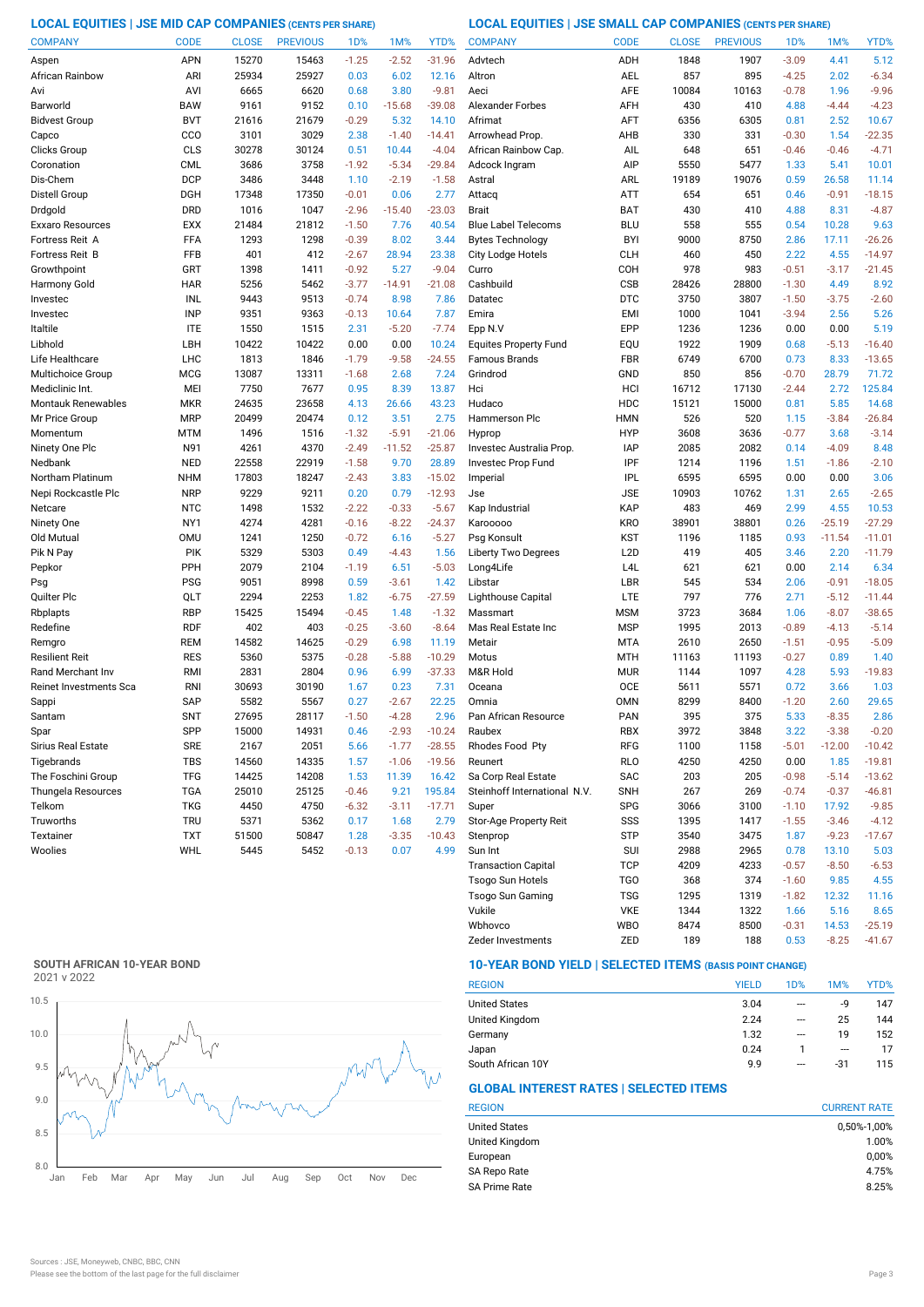## **EUROPEAN INDICES**

normalised percentage performances



**AMERICAN INDICES**

normalised percentage performances



**ASIAN INDICES**

normalised percentage performances



## Sources : JSE, Moneyweb, CNBC, BBC, CNN

## **GLOBAL MARKETS EUROPEAN MARKET COMMENTARY**

#### SELECTED HEADLINES

European stocks advanced on Monday as international markets gear up for key U.S. data releases, including the latest inflation reading. The pan-European Stoxx 600 ended up around 1%, with mining stocks climbing 2.7% to lead gains as most sectors and major bourses closed in positive territory. Just Eat Takeaway shares jumped around 12% after The Times on Sunday reported that Grubhub co-founder Matt Maloney could buy back the U.S. subsidiary. Attention in the U.K. on Monday also turned to domestic politics, where Prime Minister Boris Johnson survived a vote of confidence from members of his Conservative party amid growing dissatisfaction in his leadership.



#### **AMERICAN MARKET COMMENTARY**

#### SELECTED HEADLINES

U.S. stocks moved slightly higher on Monday as Wall Street tried to rebound from a losing week and navigated a jump in Treasury yields. shares of Amazon rose nearly 2% following a 20-for-1 stock split. Amgen and Salesforce each dropped more than 1%, weighing on the Dow. Investors have been grappling with fears that the central bank could raise interest rates too fast and too much, causing a recession. Recent statements from the policy-setting Federal Reserve members indicate that 50 basis point — or a half-percentage-point — rate increases are likely at the June and July meetings. Meanwhile, the 10-year Treasury yield hit its highest level in nearly a month as investors sold bonds.



#### **ASIAN MARKET COMMENTARY**

## SELECTED HEADLINES

Shares in Asia-Pacific struggled for direction earlier this morning as investors await the Reserve Bank of Australia's latest interest rate decision. Yesterday, a Wall Street Journal report that Chinese regulators are concluding probes into ride-hailing giant Didi Global, as well as the easing of domestic pandemic-related curbs, have bolstered sentiment. Didi shares closed up 24.3% after earlier surging more than 50% on the Journal report. The news earlier helped Hong Kong's Hang Seng tech index close 4.6% higher.



Please see the bottom of the last page for the full disclaimer Page 3